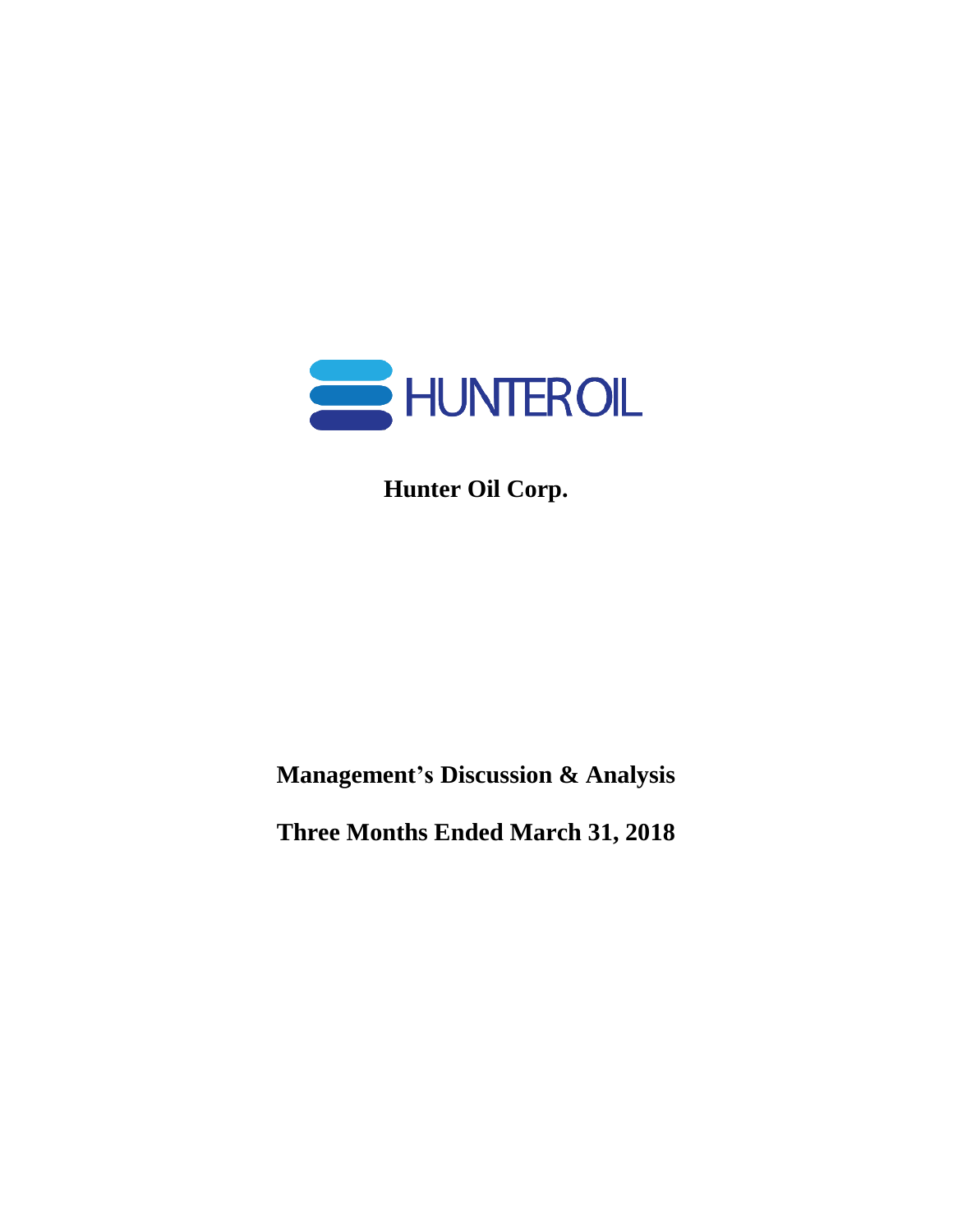## **DATE AND BASIS OF INFORMATION**

Hunter Oil Corp., formally known as Enhanced Oil Resources Inc., is a corporation incorporated in British Columbia, Canada and is engaged, through its wholly-owned U.S. subsidiaries (collectively referred to as the "Company", "we", or "our"), in the acquisition, development, operation and exploitation of crude oil and natural gas properties in the Permian Basin in eastern New Mexico, United States.

The Company's corporate headquarters are located in Vancouver, Canada and its operational headquarters is located in Houston, Texas. Common shares of the Company are listed on the TSX Venture Exchange ("TSX-V") under the symbol "HOC" and quoted on the Over the Counter marketplace ("OTCQX") under the symbol "HOILF." The registered address of the office is Suite 940, 1040 West Georgia Street, Vancouver, British Columbia, V6E 4H1 Canada. Additional information relating to the Company can be found on the SEDAR website at [www.sedar.com.](http://www.sedar.com/)

Effective August 14, 2016, the Company changed its name to Hunter Oil Corp. Concurrently, its trading symbol on the TSX-V changed from "EOR" to "HOC" and its trading symbol on the OTCQX changed from "EORIF" to "HOILF."

# **Liquidity and Going Concern**

While the unaudited interim condensed consolidated financial statements are prepared on the basis that the Company will continue to operate as a going concern, which assumes that the Company will be able to realize its assets and discharge its liabilities in the normal course of business for the twelve-month period following the date of the consolidated financial statements, certain conditions and events cast significant doubt on the validity of this assumption. For the three months ended March 31, 2018, the Company had negative cash flows from operations of approximately \$1.1 million and, at March 31, 2018, an accumulated deficit of approximately \$114.5 million. The Company also expects to incur further losses during the future development of its business. The Company's ability to continue as a going concern is dependent upon its ability to generate profitable production and to obtain additional funding from loans or equity financings or through other arrangements. Although the Company has been successful in obtaining financing, there is no assurance that it will be able to obtain adequate financing in the future or that such financing will be on terms acceptable to the Company.

The unaudited interim condensed consolidated financial statements do not reflect the adjustments to the carrying values of assets and liabilities and the reported expenses and balance sheet classifications that would be necessary were the going concern assumption deemed to be inappropriate. These adjustments could be material.

## **Basis of Presentation**

The following Management's Discussion and Analysis ("MD&A") is dated May 17, 2018, and should be read in conjunction with the Company's consolidated financial statements and related notes for the three months ended March 31, 2018, as well as the consolidated financial statements and related notes, and MD&A for the year ended December 31, 2017. The referenced consolidated financial statements have been prepared by management and approved by the Company's Board of Directors. Unless otherwise noted, all financial information presented herein has been prepared in accordance with International Financial Reporting Standards ("IFRS") as issued by the International Accounting Standards Board ("IASB").

All financial information is in US dollars, unless otherwise indicated.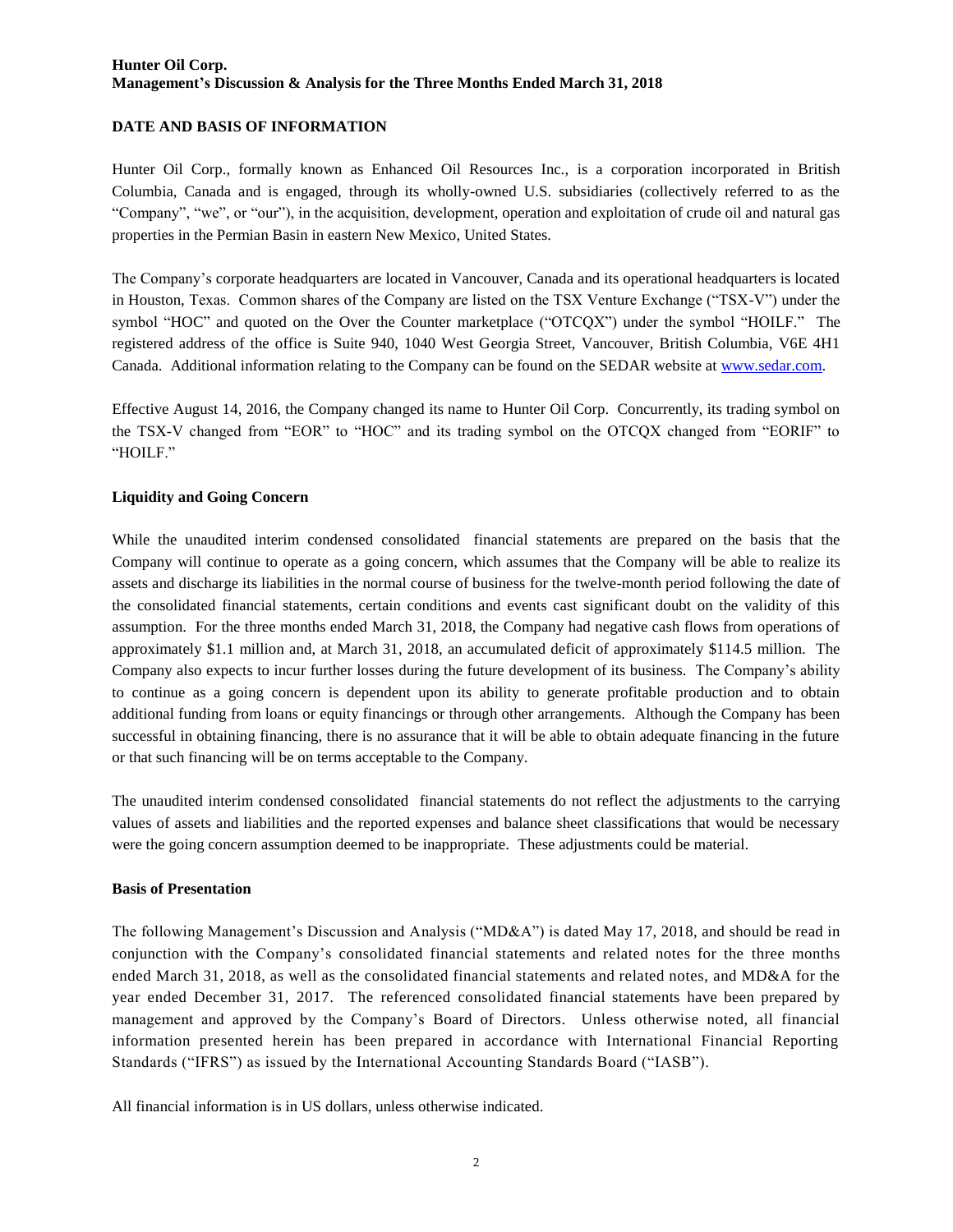## **Non-IFRS Financial Measures**

Certain financial measures in this MD&A, namely netback, cash flow from operations, lifting costs and EBITDA are not prescribed, do not have a standardized meaning defined by IFRS and therefore may not be comparable with the calculation of similar measures by other companies.

Netbacks are used by the Company as a key measure of performance and are not intended to represent operating profit nor should they be viewed as an alternative to cash flow provided by operating activities, net earnings or other measures of financial performance calculated in accordance with IFRS. A netback is a per barrel or thousand cubic feet (mcf) computation determined by deducting royalties, production expenses, transportation and selling expenses from the oil or gas sales price to measure the average net cash received from the barrels or mcf sold.

Lifting costs include all production costs necessary to produce oil or gas, excluding severance taxes.

EBITDA refers to income (loss) before interest, income taxes, depletion, depreciation, amortization and accretion.

Please refer to the Abbreviations and Definitions section at the end of this document which lists abbreviations and definitions commonly referred to in the energy business and which may be used in this MD&A.

#### **BUSINESS OVERVIEW**

#### **Overview of Three Months Ended March 31, 2018**

**Crude Oil Business Segment.** The Company has one reportable business segment, crude oil production and development, with all activities located in the United States of America. We produce oil from two Permian Basin crude oil fields located in eastern New Mexico which we purchased in 2007, the "Chaveroo Field" and the "Milnesand Field". The Company's net proved reserves at December 31, 2017 and 2016, respectively, were 12.5 million and 12.6 million barrels of equivalents with a net present value of \$215.9 million and \$233.4 million respectively, using a 10% discount rate for both periods.

**Subsidiaries and Operations.** The operations of the Company include Hunter Oil Corp. (the Parent Company) and its wholly-owned subsidiaries. The following table lists the Company's principal operating subsidiaries, their jurisdiction of incorporation and its percentage ownership of their voting securities as of the date of this report:

| <b>Subsidiary Name</b>       | <b>Jurisdiction</b> | <b>Company Ownership</b> |
|------------------------------|---------------------|--------------------------|
| Hunter Oil Management Corp.  | Florida, USA        | 100%                     |
| Hunter Ventures Corp.        | Deleware, USA       | 100%                     |
| Hunter Oil Resources Corp.   | Deleware, USA       | 100%                     |
| Hunter Oil Production Corp.  | Florida, USA        | 100%                     |
| Ridgeway Arizona Oil Corp.   | Arizona, USA        | 100%                     |
| <b>EOR Operating Company</b> | Texas, USA          | 100%                     |
| Milnes and Minerals Inc.     | Deleware, USA       | 100%                     |
| Chaveroo Minerals Inc.       | Deleware, USA       | 100%                     |
| Hunter Ranch Corp.           | Deleware, USA       | 100%                     |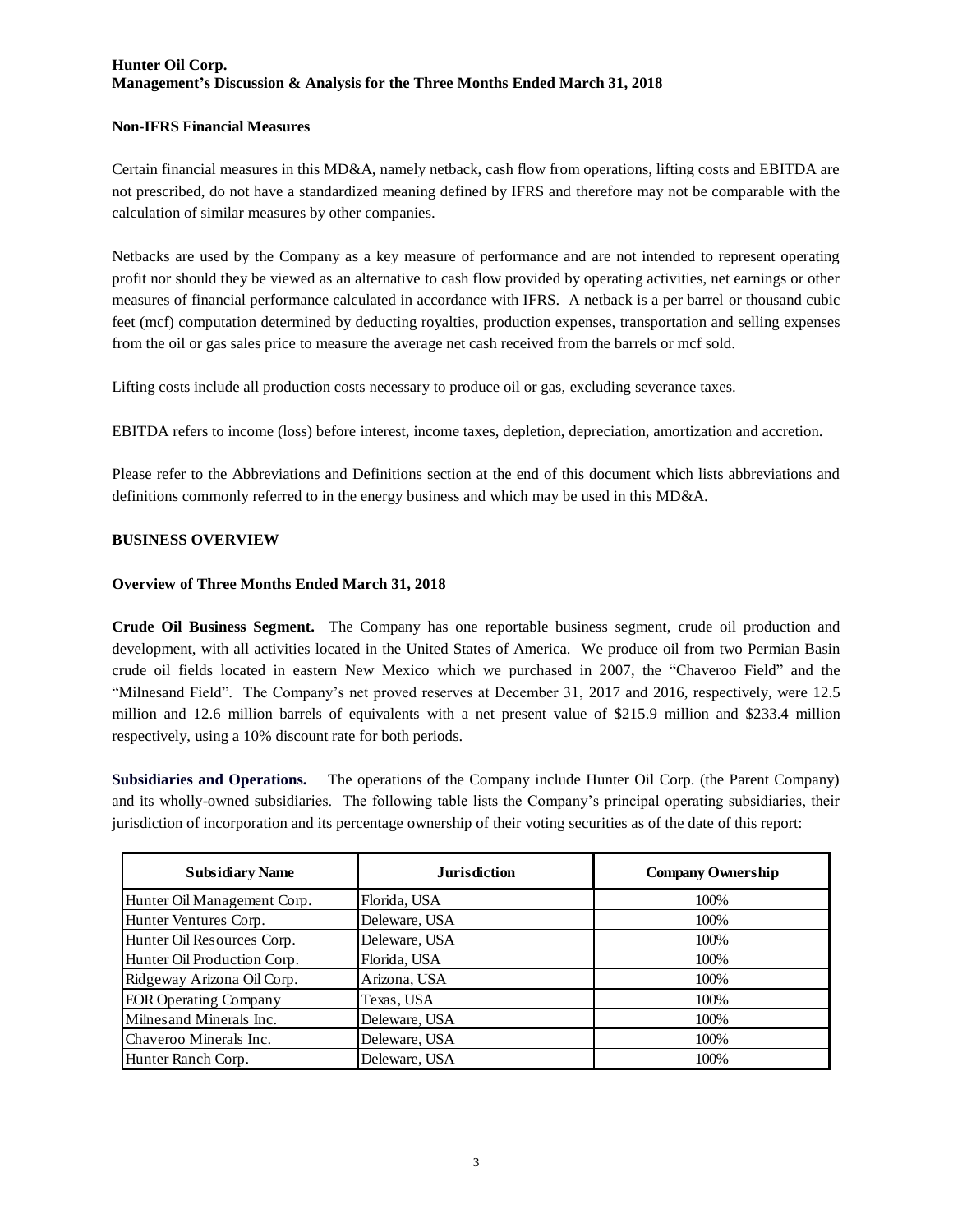# **OVERALL PERFORMANCE**

| (In thousands of US dollars)          | <b>Three Months Ended</b><br>March 31, |        |    |        |  |  |  |  |
|---------------------------------------|----------------------------------------|--------|----|--------|--|--|--|--|
|                                       |                                        | 2018   |    | 2017   |  |  |  |  |
| Revenues<br>Oil and gas sales         | \$                                     | 488    | \$ | 457    |  |  |  |  |
| Less royalties                        |                                        | (104)  |    | (96)   |  |  |  |  |
| Revenues, net of royalties            |                                        | 384    |    | 361    |  |  |  |  |
| Expenses                              |                                        |        |    |        |  |  |  |  |
| Operating and production costs        |                                        | 258    |    | 319    |  |  |  |  |
| Workover expenses                     |                                        | 94     |    | 41     |  |  |  |  |
| General and administrative            |                                        | 529    |    | 600    |  |  |  |  |
| Loss on disposition of assets         |                                        |        |    | 22     |  |  |  |  |
| Depreciation and depletion            |                                        | 137    |    | 180    |  |  |  |  |
| Accretion                             |                                        | 85     |    | 111    |  |  |  |  |
| Other, net                            |                                        | (11)   |    | 33     |  |  |  |  |
| Total expenses                        |                                        | 1,092  |    | 1,306  |  |  |  |  |
| Net comprehensive loss for the period | \$                                     | (708)  | \$ | (945)  |  |  |  |  |
| Loss per share - basic and diluted    | \$                                     | (0.08) | \$ | (0.12) |  |  |  |  |

#### **Consolidated Statements of Operations and Comprehensive Loss:**

Results of operations for the three months ended March 31, 2018, included crude oil sales revenues of \$0.5 million, and a net loss of \$0.7 million compared to revenues of \$0.5 million and a net loss of \$0.9 million for the three months ended March 31, 2017. The \$0.2 million decrease in net loss is primarily due to higher average prices received for commodity sales, operating and production cost improvements, personnel reductions in the Houston office and administrative cost improvements. Per share losses (basic and fully diluted) were \$0.08 and \$0.12 for the three months ended March 31, 2018 and 2017, respectively. Cash used in operating activities for the three months ended March 30, 2018, and 2017, was \$1.1 million and \$0.5 million, respectively.

## **DISCUSSION OF OPERATIONS**

#### **Revenues**

Gross crude oil sales in the first three months of 2018 increased by \$0.03 million, or 6.8 %, when compared to the same period in 2017. The increase in revenue is primarily due to a 26.9% increase in the average prices received for commodity sales (\$58.60 per Boe in 2018 compared to \$46.19 per Boe during the prior year), partially offset by 15.8% decrease in commodity sales volumes (8,330 Boe's in 2018 compared to 9,893 Boe's in 2017).

#### **Operating Costs, Production Costs and Netback**

Our efforts have been focused on increasing oil recovery from legacy oil fields, which normally reflect higher operating costs than fields with newly established production. Since a majority of the Company's properties are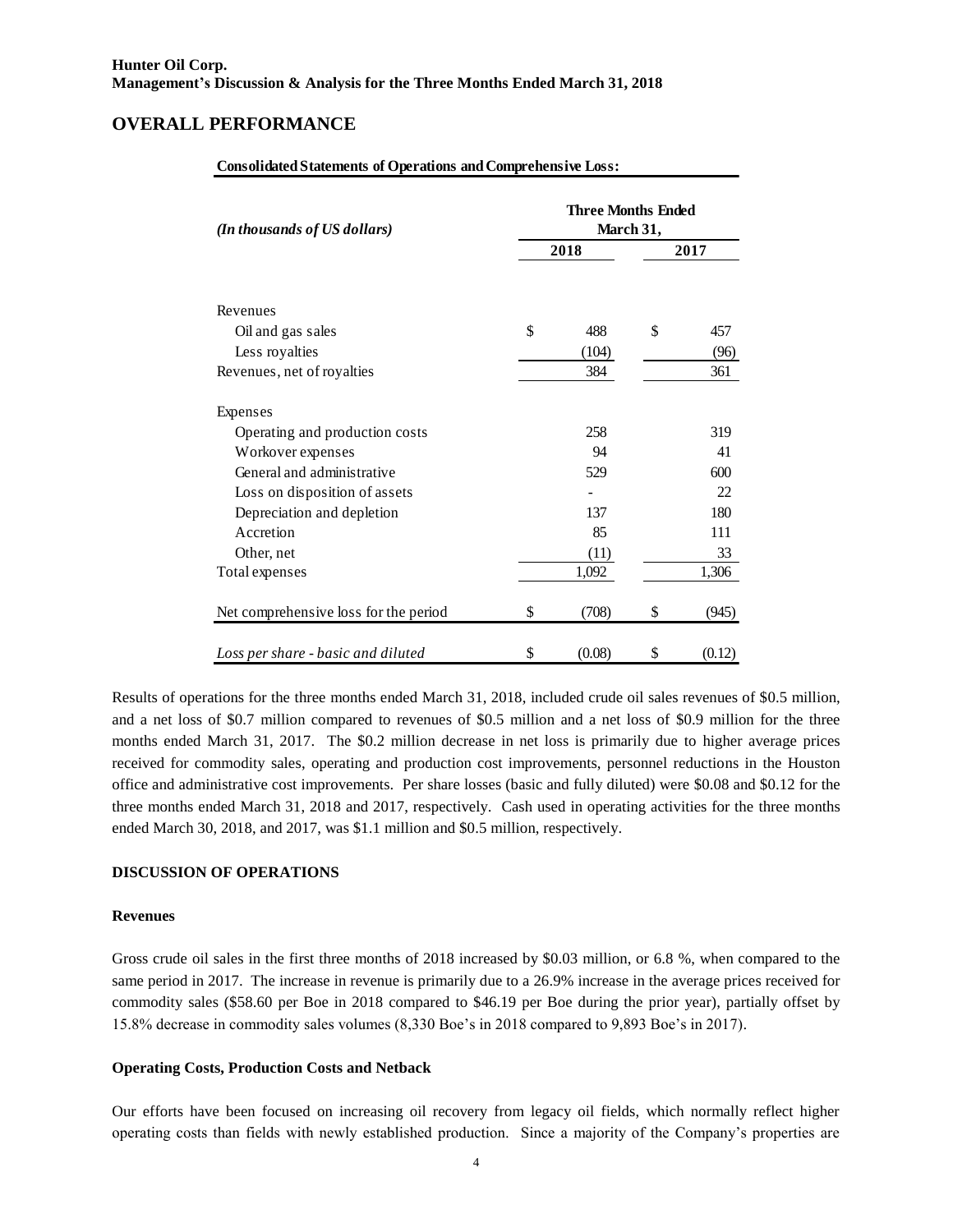older oil fields, we expect that operating costs will always be relatively higher due to the higher frequency of workovers, increasing compliance costs associated with increased regulatory activity and higher maintenance costs pending additional field development.

*Operating and Production Costs*: Operating and production costs for the three months ended March 31, 2018, decreased approximately \$0.06 million, or 19.1%, to \$0.26 million, compared to \$0.32 million for 2017. The decrease in costs is primarily due to the inactivity of multiple wells in the Chaveroo and Milnesand fields that went offline during 2017.

*Workover Expenses*: Workover expenses during the first three months in 2018 increased \$0.05 million, or 129.3%, to \$0.09 million, compared to \$0.04 million for 2017. The increase in costs is due to the reactivation of five wells in the Chaveroo and Milnesand fields that were brought back online during the period.

*Netback*: As a result of the increases in the average prices received for commodity sales coupled with the decrease in production costs, the operating netback for the three months ended March 31, 2018, was \$5.96 income per Boe, compared to a \$1.06 income per Boe in 2017.

## **General and Administrative**

| (In thousands of US dollars)                   |          | <b>Three Months Ended</b> |           |      |  |  |  |  |
|------------------------------------------------|----------|---------------------------|-----------|------|--|--|--|--|
|                                                |          |                           | March 31, |      |  |  |  |  |
| <b>Expense</b>                                 |          | 2018                      |           | 2017 |  |  |  |  |
| Accounting, audit and tax advisory fees        | \$       | 131                       | \$        | 111  |  |  |  |  |
| Advertising and promotion                      |          | 1                         |           | 18   |  |  |  |  |
| Consulting fees                                |          | 101                       |           | 111  |  |  |  |  |
| Insurance                                      |          | 5                         |           | 6    |  |  |  |  |
| Legal fees                                     |          | 16                        |           | 28   |  |  |  |  |
| Office and general                             |          | 9                         |           | 10   |  |  |  |  |
| Professional fees                              |          |                           |           | 17   |  |  |  |  |
| Public company expenses                        |          | 16                        |           | 8    |  |  |  |  |
| Rent                                           |          | 4                         |           | 28   |  |  |  |  |
| Salaries, directors' fees and related benefits |          | 170                       |           | 210  |  |  |  |  |
| Software and IT                                |          | 16                        |           | 37   |  |  |  |  |
| Telephone and utilities                        | 5        |                           |           |      |  |  |  |  |
| Travel and accomodation                        | 54<br>13 |                           |           |      |  |  |  |  |
| Total                                          | \$       | 529                       | \$        | 600  |  |  |  |  |

General and administrative expenses for the periods ended March 31, 2018 and 2017, were as follows:

General and administrative expenses decreased approximately \$0.07 million, or 11.8%, to \$0.53 million for the three months ended March 31, 2018, compared to \$0.60 million in 2017. The decrease in costs is primarily due to personnel reductions in the Houston office coupled with administrative cost improvements.

#### **Depreciation and Depletion**

Depreciation and depletion expense for the three months ended March 31, 2018, decreased \$0.04 million, or 23.9%, to \$0.14 million, compared to \$0.18 million for the same period in 2017. The decrease is primarily due to a lower depreciable asset base when compared to the prior year, coupled with lower future development costs at December 31, 2017.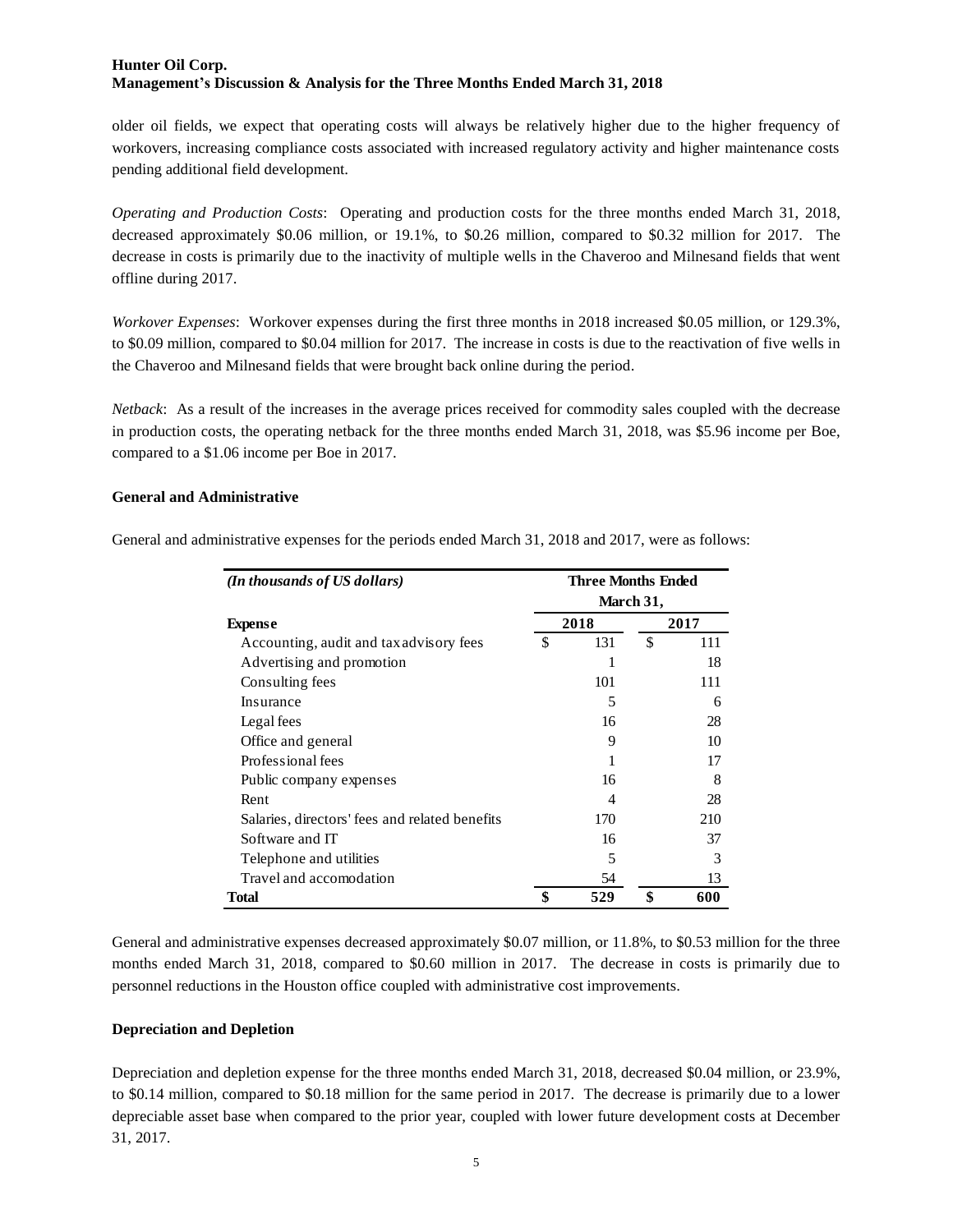## **Accretion**

Accretion expense for the three-month period ended March 31, 2018, decreased \$0.02 million, or 23.4%, to \$0.09 million, compared to \$0.11 million for the same three months in 2017. The decrease in expense is due to a reduction in the estimated cost of the Company's asset retirement obligation at December 31, 2017.

## **Foreign Exchange Gain (Loss)**

The Company's functional currency and presentational currency, as determined under International Accounting Standard ("IAS") 21, *The Effects of Changes in Foreign Exchange Rates*, is the United States dollar. All the Company's operating expenses and capital expenditures are paid in the United States dollar except for the revenue and expenses of the Canadian parent entity and all historical equity issuances of the Canadian parent which are denominated in Canadian dollars. There will continue to be an impact from currency translation and exchange gains and losses, but we believe this translation will have a small impact on our financial results. The average Canadian/US dollar exchange rate was \$0.79 and \$0.76 for the three-month periods ended March 31, 2018 and 2017, respectively.

# **EBITDA Reconciliation**

|                                | <b>Three Months Ended</b> |           |      |       |  |  |  |  |
|--------------------------------|---------------------------|-----------|------|-------|--|--|--|--|
| (In thousands of US Dollars)   |                           | March 31, |      |       |  |  |  |  |
|                                |                           | 2018      | 2017 |       |  |  |  |  |
| Net comprehensive loss         | \$                        | (708)     | -S   | (945) |  |  |  |  |
| Adjustments:                   |                           |           |      |       |  |  |  |  |
| Loss on disposition of assets  |                           |           |      | 22.   |  |  |  |  |
| Depreciation and depletion     |                           | 137       |      | 180   |  |  |  |  |
| Accretion                      |                           | 85        |      | 111   |  |  |  |  |
| Financing costs and other, net |                           | (11)      |      | 33    |  |  |  |  |
|                                | S                         |           |      | (599) |  |  |  |  |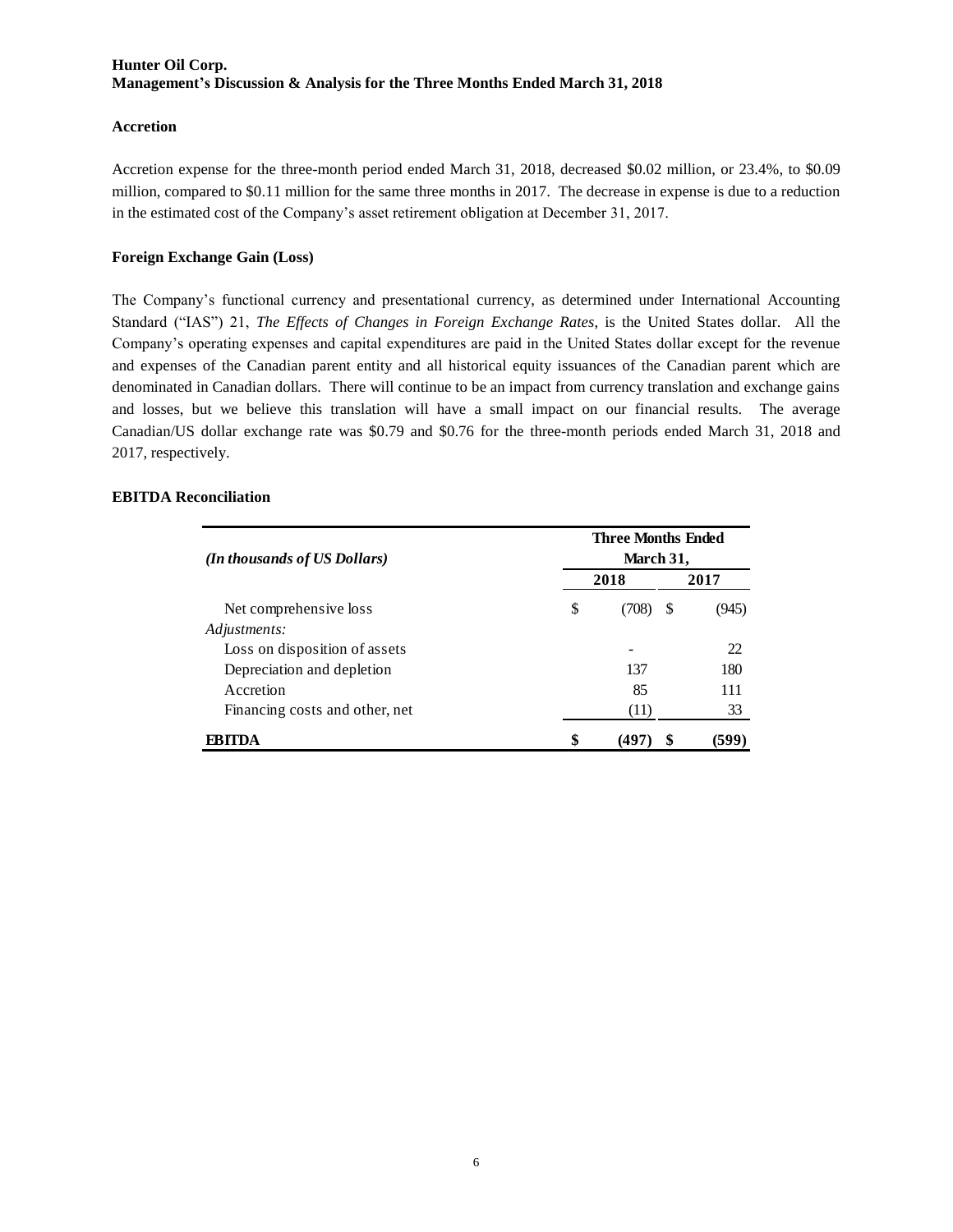**Operating Netback Analysis**

| Operating inethack Fer Gross Doe:     |                   |                           |      |         |  |
|---------------------------------------|-------------------|---------------------------|------|---------|--|
|                                       |                   | <b>Three Months Ended</b> |      |         |  |
| $(In$ US dollars)                     | March 31,         |                           |      |         |  |
|                                       |                   | 2018                      | 2017 |         |  |
| Oil & Gas Sales Volumes               |                   |                           |      |         |  |
| Oil equivalent                        | Boe's             | 8,330                     |      | 9,893   |  |
| Average prices <sup>1</sup>           |                   |                           |      |         |  |
| Oil equivalent                        | \$/Boe            | \$<br>58.60               | \$   | 46.19   |  |
| Less:                                 |                   |                           |      |         |  |
| Royalties, net <sup>2</sup>           | \$/Boe            | (12.53)                   |      | (9.71)  |  |
| Production taxes                      | $\mathcal{S}/Boe$ | (3.78)                    |      | (3.00)  |  |
| Production costs                      | $\mathcal{S}/Boe$ | (25.12)                   |      | (26.27) |  |
| Workover expense                      | \$/Boe            | (11.21)                   |      | (6.15)  |  |
| <b>Operating Netback</b> <sup>3</sup> | \$/Boe            | \$<br>5.96                | \$   | 1.06    |  |

**Operating Netback Per Gross Boe:**

<sup>1</sup> Average prices are after deduction of transportation costs.

 $2$  Net of related production taxes.

<sup>3</sup> Operating netback equals crude oil and natural gas sales less royalties, <sup>3</sup> Operating netback equals crude oil and natural gas sales less royalties,<br>operating costs and transportation costs calculated on a Boe basis. Operating  $3$  Operating netback equals crude oil and natural gas sales less royalties, operating costs and transportation costs calculated on a Boe basis. Operating netback does not have a standardized measure prescribed by IFRS an operating costs and transportation costs calculated on a Boe basis. Operating<br>netback does not have a standardized measure prescribed by IFRS and therefore<br>may not be comparable with the calculations of similar measures fo companies.

Operating netback for the three months ended March 31, 2018, increased \$4.90 per gross Boe, or 462.3%, to \$5.96 income per gross Boe, compared to \$1.06 income per gross Boe in 2017. The increase in income is principally due to higher average prices received for commodity sales coupled with lower production costs.

# **LIQUIDITY AND CAPITAL RESOURCES**

As of March 31, 2018, the Company had unrestricted and restricted cash balances of \$0.5 million and \$2.3 million, respectively.

On March 13, 2018, the Company closed a non-brokered private placement of 5,000,000 common shares of the Company at a price of C\$0.40 per share to raise gross proceeds of C\$2.0 million (USD \$1.54 million). The shares are subject to a trading hold period expiring on July 14, 2018. The intended use of the proceeds is for operating expenses and general working capital.

In order to provide the necessary funds to develop its projects, the Company is considering all available sources of financing to develop its projects, including equity, bank and mezzanine debt, asset sales and joint venture arrangements. The Company expects that financing of drilling activities will require dilution of equity interests or higher cost debt financing and will require that the development of these fields command a high rate of return on investment. The Company will continue to focus on operations activities that further its objectives of positive operating cash flows and increasing production in one or more of its oil fields.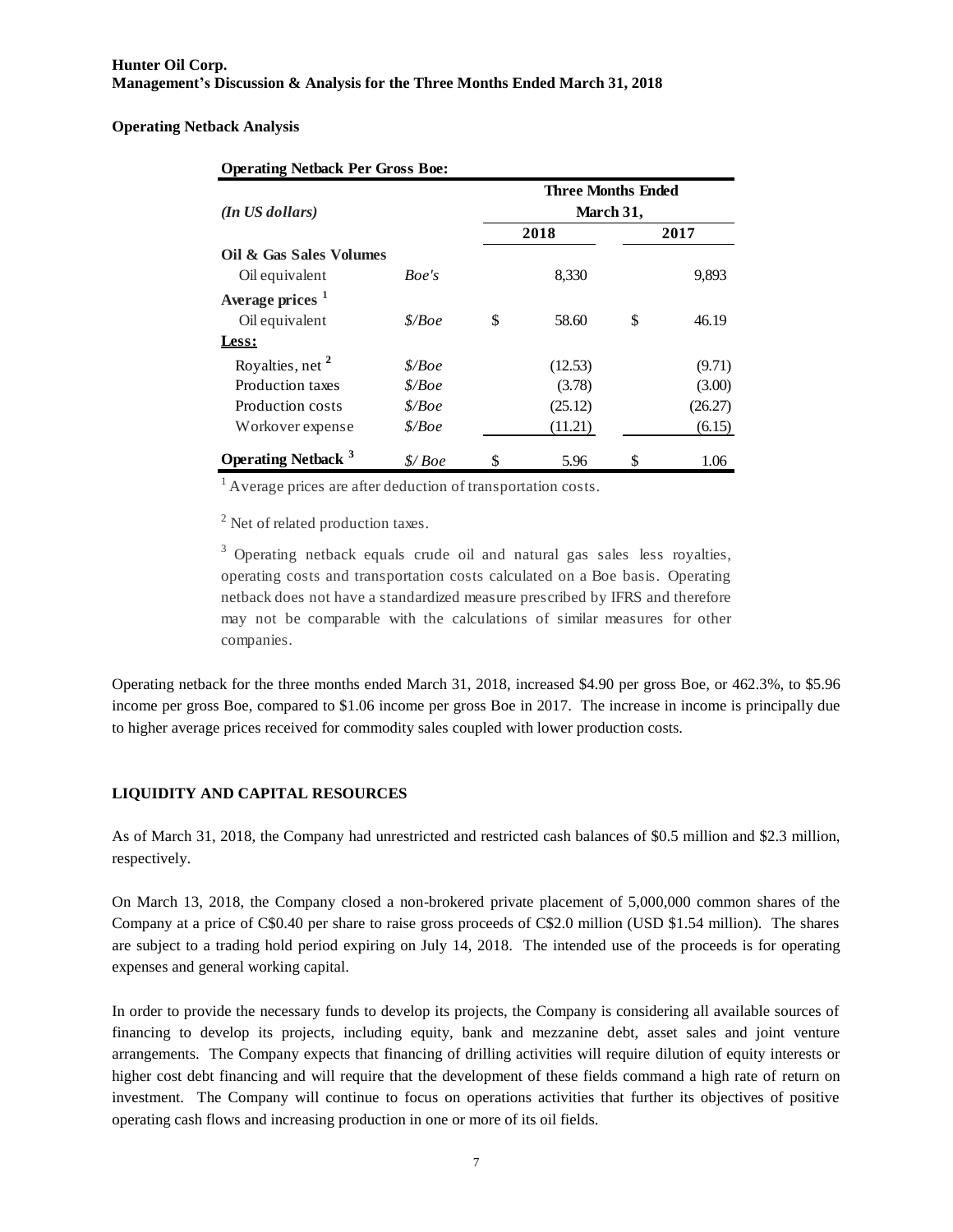While the unaudited interim condensed financial statements are prepared on the basis that the Company will continue to operate as a going concern, which assumes that the Company will be able to realize its assets and discharge its liabilities in the normal course of business for the twelve-month period following the date of these consolidated financial statements, certain conditions and events cast significant doubt on the validity of this assumption. For the three months ended March 31, 2018, the Company had negative cash flows from operations of approximately \$1.1 million and, at March 31, 2018, an accumulated deficit of approximately \$114.5 million. The Company also expects to incur further losses during the future development of its business. The Company's ability to continue as a going concern is dependent upon its ability to generate profitable production and to obtain additional funding from loans or equity financings or through other arrangements. Although the Company has been successful in obtaining financing, there is no assurance that it will be able to obtain adequate financing in the future or that such financing will be on terms acceptable to the Company.

#### **QUARTERLY RESULTS OF OPERATIONS AND SELECT FINANCIAL DATA**

#### **Summary of Quarterly Information:**

| <b>Ouarterly Revenue, Loss and Earnings Per Share:</b> |  |             |  |              |  |         |  |             |  |             |              |        |  |        |
|--------------------------------------------------------|--|-------------|--|--------------|--|---------|--|-------------|--|-------------|--------------|--------|--|--------|
| (In thousands except per share amounts)                |  |             |  |              |  |         |  |             |  |             |              |        |  |        |
| 2016                                                   |  |             |  |              |  |         |  |             |  | 2017        |              |        |  | 2018   |
|                                                        |  | Second      |  | Third        |  | Fourth  |  | First       |  | Second      | <b>Third</b> | Fourth |  | First  |
| Revenues                                               |  | 317         |  | 407          |  | 455     |  | 457 \$      |  | 347         | 381          | 353    |  | 488    |
| Net comprehensive loss                                 |  | $(690)$ \$  |  | $(1.147)$ \$ |  | (1,101) |  | (945) \$    |  | $(663)$ \$  | $(605)$ \$   | (973)  |  | (708)  |
| Per share - basic                                      |  | $(0.12)$ \$ |  | $(0.20)$ \$  |  | (0.19)  |  | $(0.12)$ \$ |  | $(0.08)$ \$ | $(0.07)$ \$  | (0.12) |  | (0.08) |
| Per share - diluted                                    |  | $(0.12)$ \$ |  | $(0.20)$ \$  |  | (0.19)  |  | $(0.12)$ \$ |  | $(0.08)$ \$ | $(0.07)$ \$  | (0.12) |  | (0.08) |

# Revenue varies directly with the average price of oil received and production volumes achieved. The following table summarizes the average received prices and gross production for the three-month periods indicated:

#### **Second Third Fourth First Second Third Fourth First** Average price received \$ 39.96 \$ 39.58 \$ 43.77 \$ 46.19 \$ 43.02 \$ 43.24 \$ 50.14 \$ 58.60 Sales volume 8,036 10,309 10,389 9,893 8,060 8,809 7,056 8,330 **2017 2016 2018**

#### **Quarterly Average Prices Received and Sales Volumes:**

The quarterly table reflects operational activity arising from planned and unplanned activities, such as regulatory requirements, changes in prices, availability of oil field services and/or weather-related downtime, thereby affecting the level of workover and maintenance activity in each of the oilfields.

Crude oil sales volumes increased in the first quarter of 2018 due to the reactivation of five wells in the Chaveroo and Milnesand fields. The decrease in crude oil sales during the fourth quarter of 2017 was due to the loss of production of multiple wells that went offline during the period. Crude oil sales volume increased in the third quarter of 2017 due to a reduction in crude storage that was partially offset by a decrease in crude production. Crude oil sales volume decreased in the first and second quarters of 2017 principally due to the loss of production of a few wells that went offline during the periods coupled with an increase in crude storage. The increase in crude oil sales in the fourth quarter of 2016 was due to the activity of eight wells acquired during 2016 that were brought online coupled with the reactivation of wells in both the Milnesand and the Chaveroo fields. The increase in crude oil sales volume in the third quarter of 2016 was due to the reactivation of wells in both the Milnesand and the Chaveroo fields.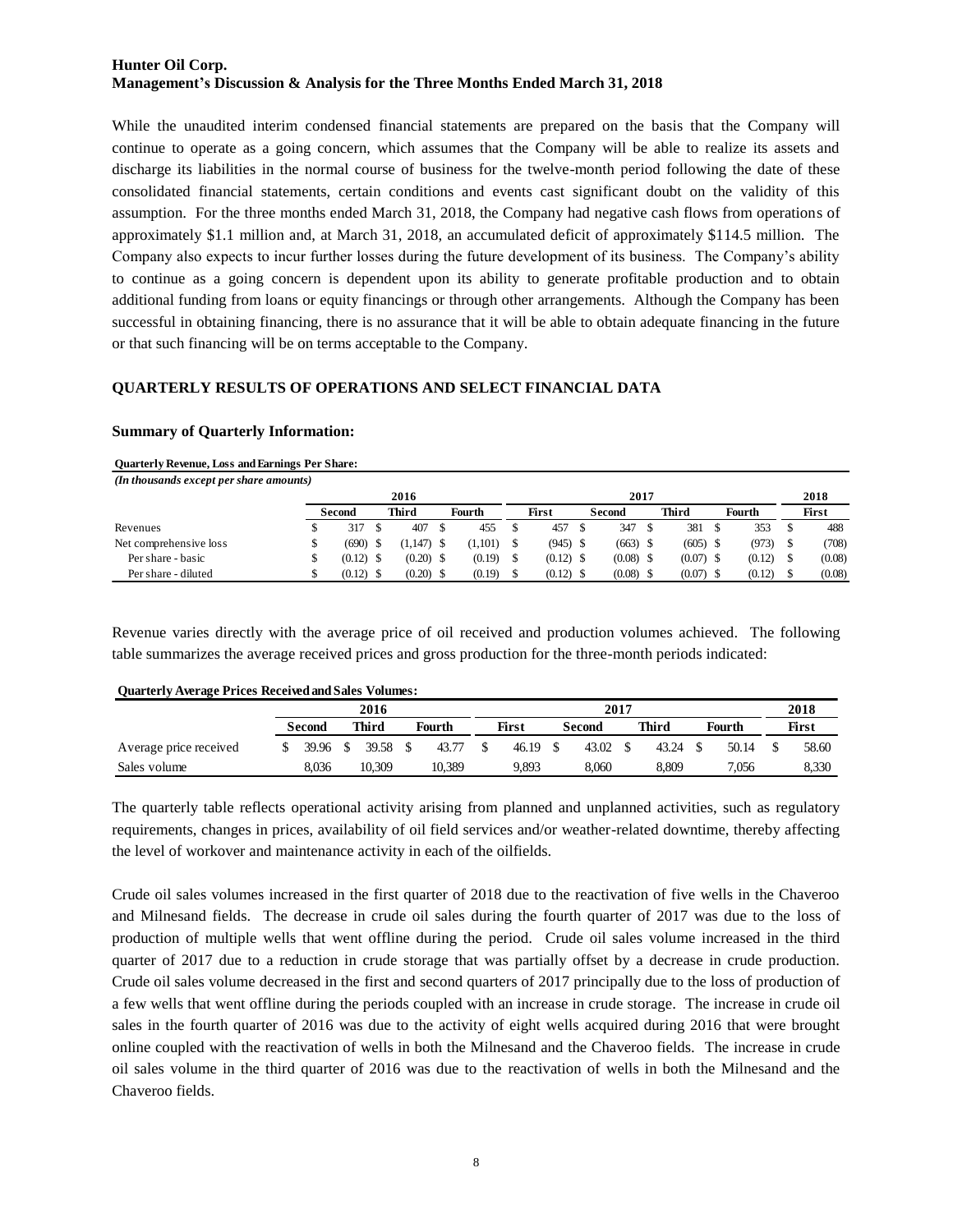Revenue increased during the first quarter of 2018 primarily due to higher oil prices. The decrease in revenue during the fourth quarter of 2017 was due to the loss of production of multiple wells that went offline during the period. Revenue increased in the third quarter of 2017 due to both higher sales volumes and higher oil prices. Revenue decreased in the second quarter of 2017 due to both the lost production of wells going offline and lower oil prices. The decrease in revenue in the first quarter of 2017 was due to the lost production of wells going offline during the period. The increase in revenue in the fourth quarter of 2016 was due to both higher sales volumes and higher oil prices. Revenue increased in the third quarter of 2016 due to higher sales volumes.

## **Equity Placement**

On March 13, 2018, the Company closed a non-brokered private placement of 5,000,000 common shares of the Company at a price of C\$0.40 per share to raise gross proceeds of \$1.54 million (see "Liquidity and Capital Resources" above).

# **Regulatory Compliance in New Mexico**

The Company's operating subsidiaries, primarily Ridgeway Arizona Oil Corp. ("Ridgeway") and EOR Operating Company, conduct their operations under the oversight of multiple federal and state agencies. The Company's Chaveroo field is operated by Ridgeway, which is both the federal and State of New Mexico operator of record. The Company's other principal oil field, Milnesand, is operated by EOR Operating Company, which is both the federal and State of New Mexico operator of record.

# **DISCLOSURE OF CONTROLS, PROCEDURES AND INTERNAL CONTROLS OVER FINANCIAL REPORTING**

As a TSX Venture Exchange issuer, the Company's officers are not required to certify the design and evaluation of operating effectiveness of the Company's disclosure controls and procedures ("DC&P") or its internal controls over financial reporting ("ICFR"). The Company maintains DC&P designed controls to ensure that information required to be disclosed in reports filed or submitted is accumulated and communicated to management, including the Chief Executive Officer and the Chief Financial Officer, as appropriate, to allow timely decisions regarding required disclosure. In addition, the Chief Executive Officer and the Chief Financial Officer have designed controls over financial reporting to provide reasonable assurance regarding the reliability of financial reporting and the preparation of consolidated financial statements for external purposes in accordance with generally accepted accounting principles. Due to its size, the small number of employees, the scope of its current operations, its limited liquidity and capital resources, there are inherent limitations on the Company's ability to design and implement on a cost-effective basis the DC&P and ICFR procedures, the effect of which may result in additional risks related to the quality, reliability, transparency and timeliness of its interim filings and other reports. There have been no changes in ICFR during the three months ended March 31, 2018.

# **OFF-BALANCE SHEET ARRANGEMENTS**

The Company does not have any special purpose entities nor is it party to any arrangements that would be excluded from the consolidated balance sheet.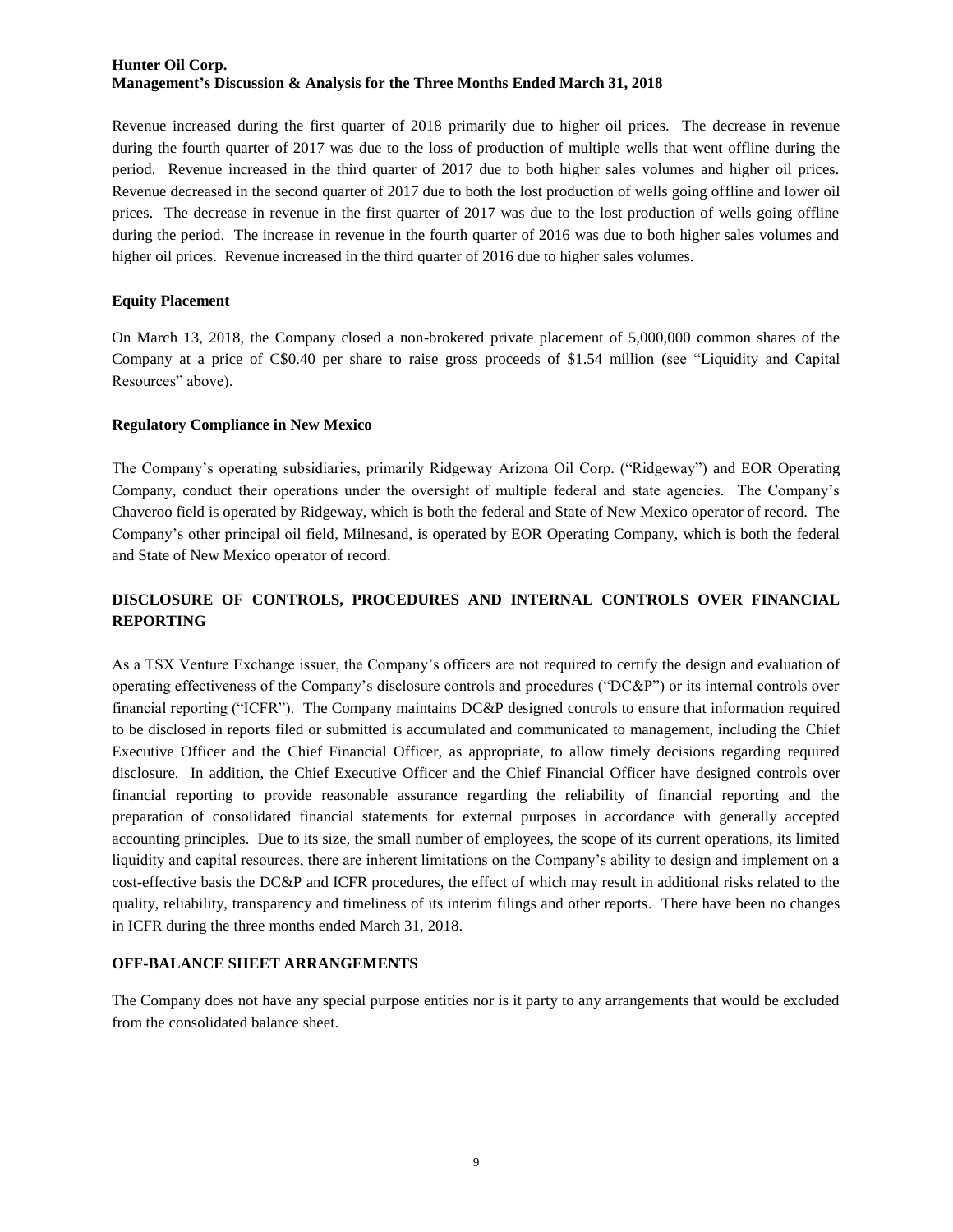## **RELATED PARTY TRANSACTIONS**

Pursuant to a management services agreement (the "Agreement") with Century Capital Management Ltd. ("Century"), a company controlled by the Company's Chief Executive Officer, the Company incurred approximately \$0.06 million in management fees, office rent and office expenses during both the three months ended March 31, 2018 and 2017. The services under the Agreement are provided at \$0.24 million per year, payable monthly.

Century may terminate the Agreement at any time by providing no less than 30 days' notice to the Company. If the Agreement is terminated without cause, the Company is required to pay to Century a lump sum equal to the greater of (a) \$0.36 million plus \$0.03 million for each full year of service, and (b) \$0.72 million. Should the Company be subject to a change in control and the CEO terminated without cause or a reduction in position results within 2 years therefrom, the Company must pay to Century \$0.60 million, unless the termination follows a change in control which involves a sale of securities or assets of the Company with which Century or the CEO is involved as a purchaser.

#### **CRITICAL ACCOUNTING ESTIMATES**

Estimates and underlying assumptions are reviewed on an ongoing basis and involve significant estimation uncertainty which have a significant risk of causing adjustments to the carrying amounts of assets and liabilities. Revisions to accounting estimates are recognized in the year in which the estimates are reviewed and for any future years affected. Significant judgments, estimates and assumptions made by management in the consolidated financial statements are outlined below:

*Oil and natural gas reserves:* Certain depletion, depreciation, impairment and asset retirement obligation charges are measured based on the Company's estimate of proved and probable oil and gas reserves and resources. The estimation of proved and probable reserves and resources is an inherently complex process and involves the exercise of professional judgment. Oil and natural gas reserves have been evaluated at December 31, 2017, and December 31, 2016, by independent petroleum engineers in accordance with National Instruments 51-101 *Standards of Disclosure for Oil and Gas Activities*.

Oil and natural gas reserve estimates are based on a range of geological, technical and economic factors, including projected future rates of production, estimated commodity prices, engineering data, and the timing and amount of future expenditures, all of which are subject to uncertainty. Assumptions reflect market and regulatory conditions existing at the reporting date, which could differ significantly from other points in time throughout the year, or future periods. Changes in market and regulatory conditions and assumptions can materially impact the estimation of net reserves and resources.

*Impairment of assets:* The Company evaluates its assets for possible impairment at the CGU level. The determination of CGUs requires judgment in defining the smallest grouping of integrated assets that generate identifiable cash inflows that are largely independent of the cash inflows of other assets or groups of assets. The allocation of assets into CGUs has been determined based on similar geological structure, shared infrastructure, geographical proximity, commodity type, the existence of active markets, similar exposure to market risks, and the way in which management monitors the operations.

The recoverable amounts of CGUs and individual assets have been determined based on the higher of fair value less costs of disposal model and value in-use model. The key assumptions the Company uses in estimating future cash flows for recoverable amounts are: anticipated future commodity prices, expected production volumes, future operating and development costs, estimates of inflation on costs and expenditures, expected income taxes and discount rates. In addition, the Company considers the current environmental, social and governance issues affecting its property interests and operations, including the current legislative and regulatory activity affecting the permitting and approval of its projects and operations. Changes to these assumptions will affect the estimated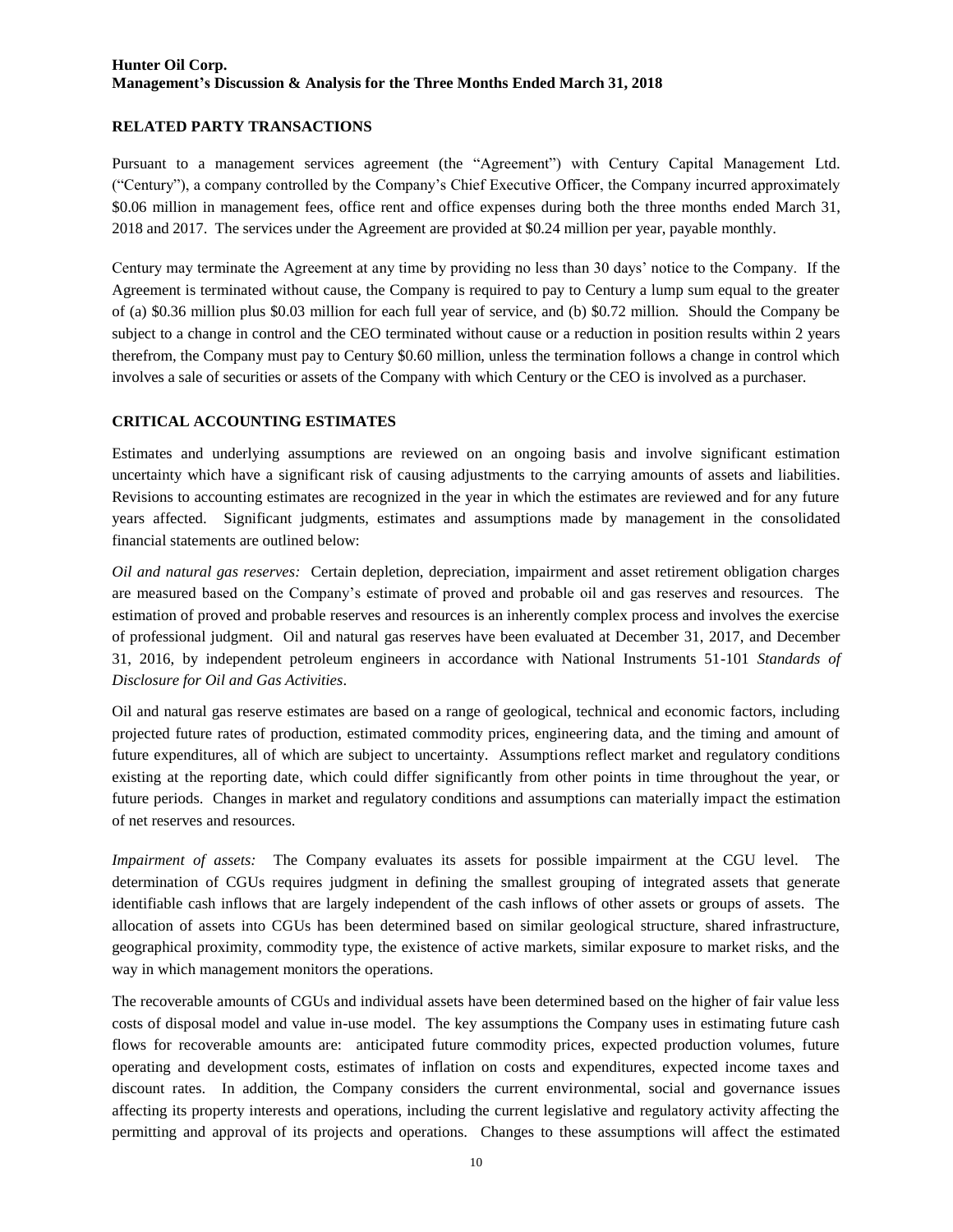recoverable amounts attributed to a CGU or individual assets and may then require a material adjustment to their related carrying value.

The decision to transfer exploration and evaluation assets to property and equipment is based on management's determination of a property's technical feasibility and commercial viability based on proved and probable reserves as well as related future cash flows.

Judgements are required to assess when impairment indicators exist and impairment testing is required. In determining the recoverable amount of assets, in the absence of quoted market prices, impairment tests are based on estimates of reserves, production rates, future oil and natural gas prices, future costs, discount rates, market value of land and other relevant assumptions.

The application of the Company's accounting policy for exploration and evaluation assets requires management to make certain judgements as to future events and circumstances as to whether economic quantities of reserves will be found so as to assess if technical feasibility and commercial viability has been achieved.

Judgements are made by management to determine the likelihood of whether deferred income tax assets at the end of the reporting period will be realized from future taxable earnings.

*Asset retirement obligations:* The Company estimates and recognizes liabilities for future asset retirement obligations and restoration of exploration and evaluation assets, and for crude oil development and producing assets. These provisions are based on estimated costs, which take into account the anticipated method and extent of restoration, technological advances and the possible future use of the asset. Actual costs are uncertain and estimates can vary as a result of changes to relevant laws and regulations, the emergence of new restoration techniques, operating experience and prices. The expected timing of future retirement and restoration may change due to these factors, as well as affect the estimates of reserve life. Changes to assumptions related to future expected costs, discount rates and timing may have a material impact on the amounts presented. The Company has chosen to use a risk-free rate for discounting asset retirement obligations.

## **NEW ACCOUNTING STANDARDS**

#### *IFRS 9: Financial Instruments*

The complete version of *IFRS 9* was issued in July 2014. It replaced guidance in *IAS 39* that relates to the classification and measurement of financial instruments. *IFRS 9* retains, but simplifies, the mixed measurement model and establishes three primary measurement categories for financial assets: amortized cost, fair value through other comprehensive income (OCI) and fair value through profit and loss (P&L). The basis of classification depends on the entity's business model and the contractual cash flow characteristics of the financial asset. Investments in equity instruments are required to be measured at fair value through profit or loss with the irrevocable option at inception to present changes in fair value in OCI not recycling. There is now a new expected credit losses model that replaces the incurred loss impairment model used in *IAS 39*. For financial liabilities, there were no changes to classification and measurement except for the recognition of changes in own credit risk in other comprehensive income, for liabilities designated at fair value through profit or loss. *IFRS 9* relaxes the requirements for hedge effectiveness by replacing the bright line hedge effectiveness tests. It requires an economic relationship between the hedged item and hedging instrument and for the "hedged ratio" to be the same as the one management actually uses for risk management purposes. Contemporaneous documentation is still required but is different to that currently prepared under *IAS 39.* Hunter Oil retrospectively adopted *IFRS 9* on January 1, 2018. Due to the shortterm and/or liquid nature of its financial assets and financial liabilities, the adoption had no impact on the amounts recognized in the Company's unaudited interim condensed consolidated financial statements for the year ended March 31, 2018.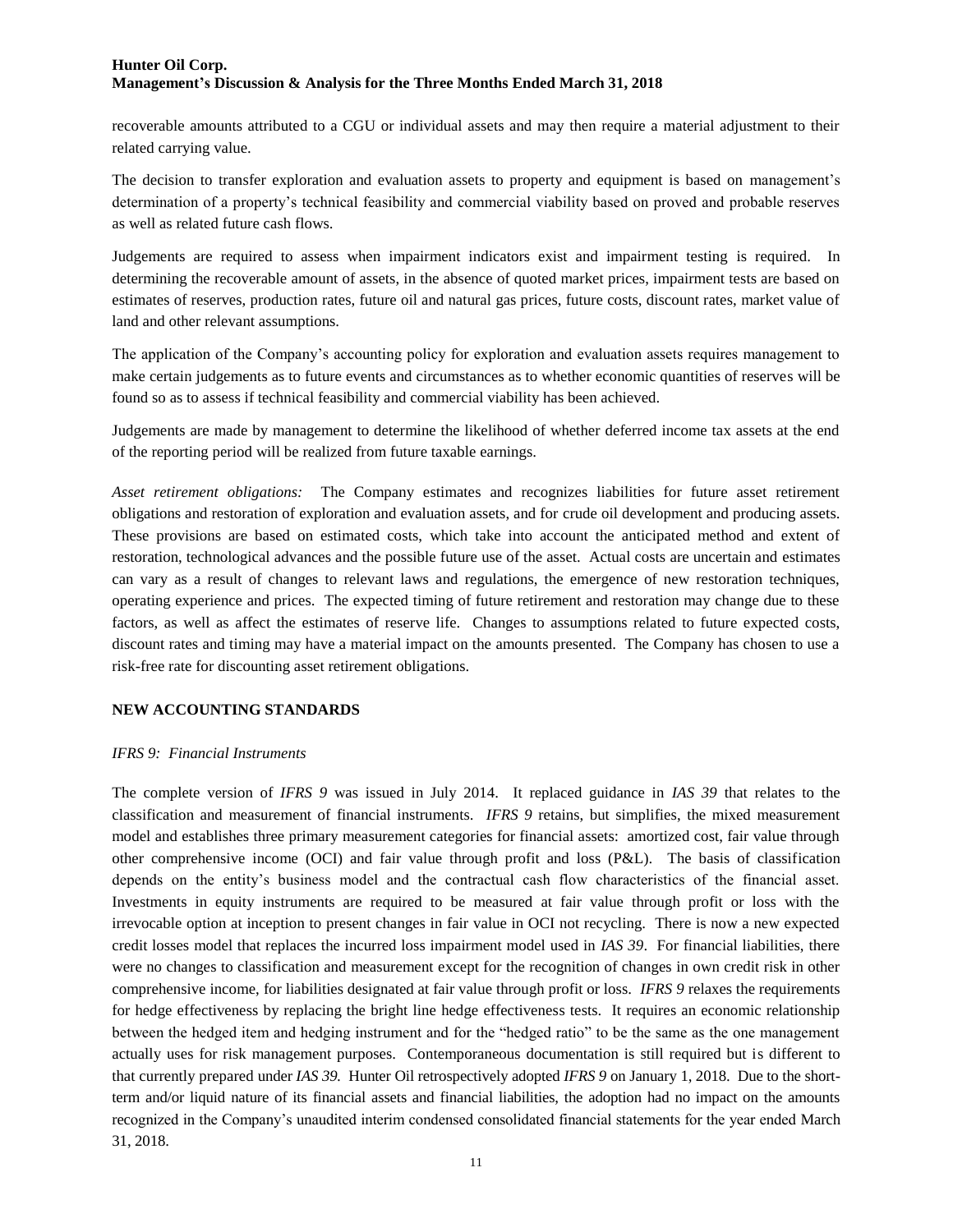## *IFRS 15: Revenue from Contracts with Customers*

*IFRS 15* deals with revenue recognition and establishes principles for reporting useful information to users of financial statements about the nature, amount, timing and uncertainty of revenue and cash flows arising from an entity's contracts with customers. Revenue is recognized when a customer obtains control of a good or service and thus has the ability to direct the use and obtain the benefits from the good or service. In accordance with *IFRS 15*, the Company recognizes revenue when it satisfies a performance obligation (when control of the commodities is transferred to the purchaser). The standard replaces *IAS 18 Revenue* and *IAS 11 Construction Contracts* and related interpretations. On January 1, 2018, Hunter Oil adopted *IFRS 15* using the modified retrospective approach with a practical expedient that allows the Company to avoid re-considering the accounting for any sales contracts that were completed prior to the adoption date and were previously accounted for under *IAS 18*. The adoption had no impact on the Company's unaudited interim condensed consolidated financial statements for the year ended March 31, 2018.

# **FUTURE ACCOUNTING PRONOUNCEMENTS**

The following new standards and amendments to standards and interpretations are effective for annual periods beginning after January 1, 2019, and have not been applied in preparing these financial statements.

# *IFRS 16: Leases*

This new standard replaces *IAS 17 Leases* and the related interpretative guidance. *IFRS 16* applies a control model to the identification of leases, distinguishing between a lease and a service contract on the basis of whether the customer controls the asset being leased. For those assets determined to meet the definition of a lease, *IFRS 16* introduces significant changes to the accounting by lessees, introducing a single, on-balance sheet accounting model that is similar to current finance lease accounting, with limited exceptions for short-term leases or leases of low value assets. Lessor accounting is not substantially changed. The standard is effective for annual periods beginning on or after January 1, 2019, with early adoption permitted for entities that have adopted *IFRS 15*. The Company has not fully assessed the impact of *IFRS 16* on the financial statements, but does not expect the impact to be significant.

There are no other IFRS or IFRIC interpretations that are not yet effective that would be expected to have a material impact on the Company.

## **POTENTIAL RISKS AND UNCERTAINTIES**

The resource industry is highly competitive and, in addition, exposes the Company to a number of risks. Resource exploration and development involves a high degree of risk, which even a combination of experience, knowledge and careful evaluation may not be able to overcome. It is also highly capital intensive and the ability to complete a development project may be dependent on the Company's ability to raise additional capital. In certain cases, this may be achieved only through joint ventures or other relationships, which would reduce the Company's ownership interest in the project. There is no assurance that development operations will prove successful. Readers are referred to the discussion of Potential Risks and Uncertainties in the Company's MD&A for the year ended December 31, 2017.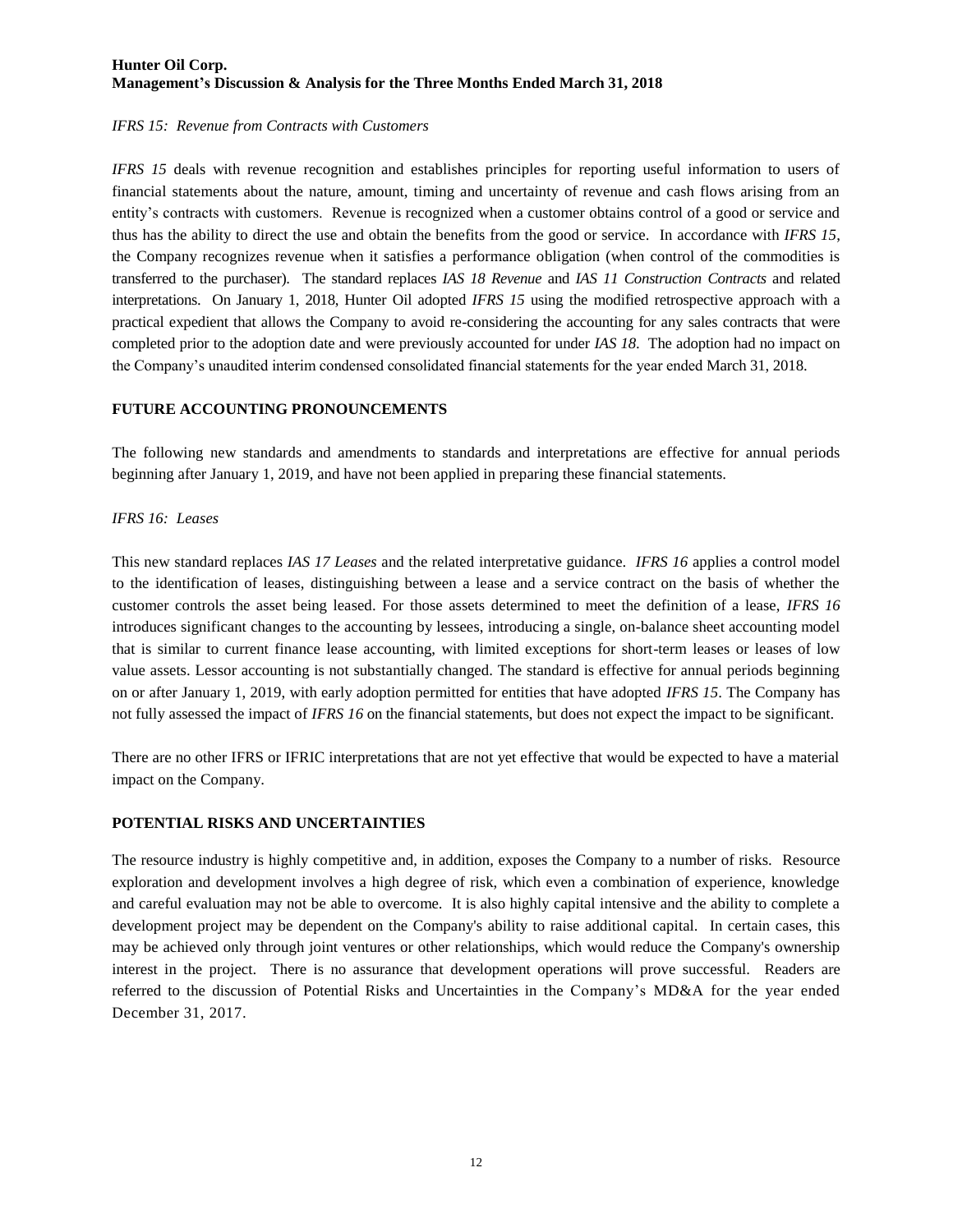# **OTHER MD&A INFORMATION NOT DISCLOSED ELSEWHERE**

## **Exploration and Evaluation Expenditures**

| <b>Chaveroo</b><br>Field |
|--------------------------|
|                          |
| \$<br>180                |
|                          |
| \$<br>180                |
|                          |
|                          |
| \$<br>180                |
| \$<br>180                |
|                          |

# **Share Capital**

Authorized capital:

25 million preference shares of no par value Unlimited common shares of no par value

Issued and outstanding at May 17, 2018:

13,070,871 common shares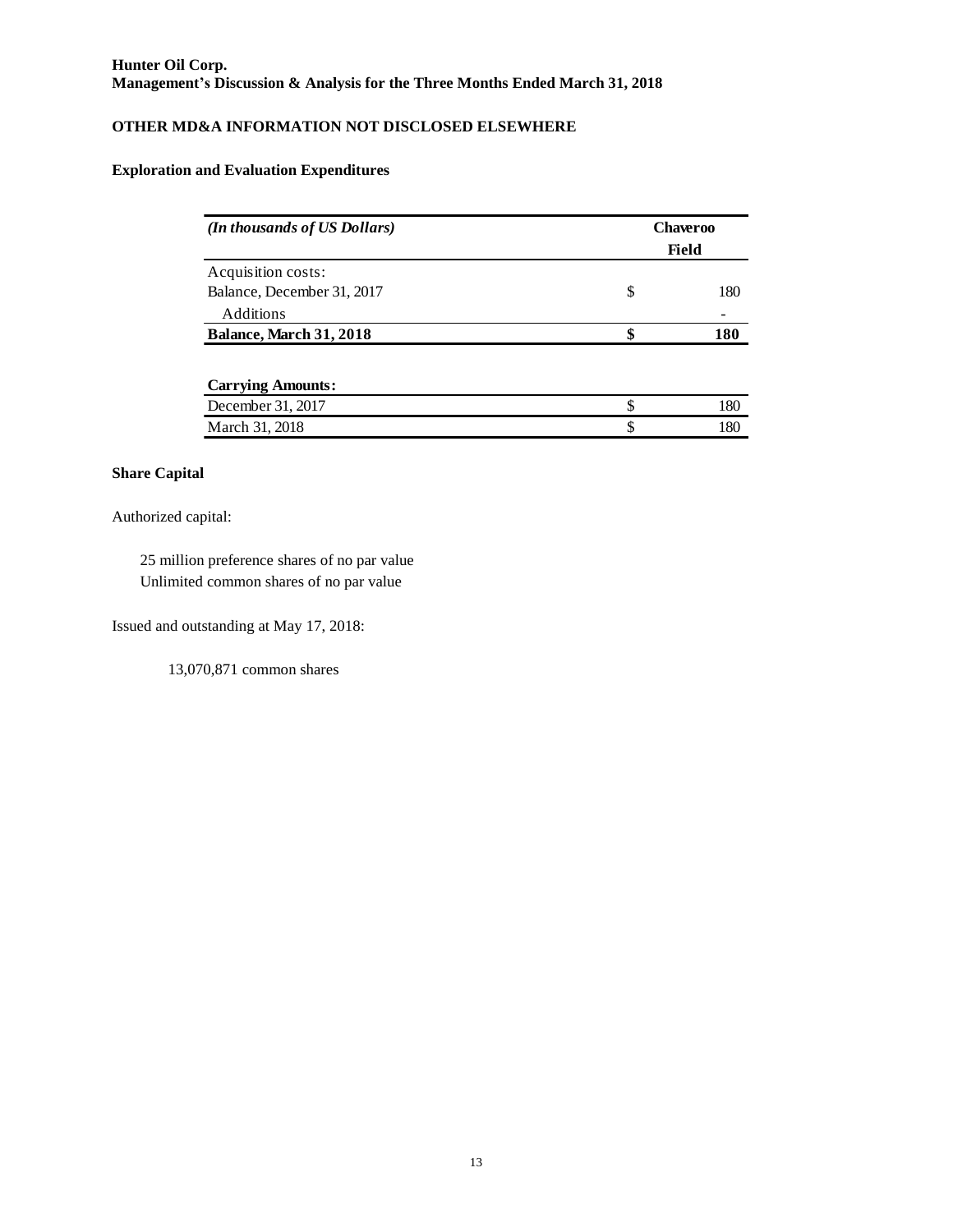#### **Forward-Looking Statements**

Certain statements contained in this Management's Discussion and Analysis and in certain documents incorporated by reference into this Management's Discussion and Analysis contain estimates and assumptions which management are required to make regarding future events and may constitute forward-looking statements within the meaning of applicable securities laws. Management's assessment of future operations, drilling and development plans and timing thereof, other capital expenditures and timing thereof, methods of financing capital expenditures and the ability to fund financial liabilities, expected commodity prices and the impact on the Company and the impact of the adoption of future changes in accounting standards may constitute forward-looking statements under applicable securities laws and necessarily involve risks including, without limitation, risks associated with oil and gas exploration, development, exploitation, the flexibility of capital funding plans and the source of funding therefore; production, marketing and transportation, loss of markets, volatility of commodity prices, the effect of the Company's risk management program, including the impact of derivative financial instruments; currency fluctuations, imprecision of reserve estimates, environmental risks, competition from other producers, inability to retain drilling rigs and other services, incorrect assessment of the value of acquisitions, failure to realize the anticipated benefits of acquisitions, the inability to fully realize the benefits of the acquisitions, delays resulting from or inability to obtain required regulatory approvals and ability to access sufficient capital from internal and external sources.

All statements other than statements of historical fact may be forward-looking statements. Forward-looking statements are often, but not always, identified by the use of words such as "seek", "anticipate", "plan", "continue", "estimate", "expect", "may", "will", "project", "predict", "potential", "targeting", "intend", "could", "might", "should", "believe" and similar other expressions. These statements involve known and unknown risks, uncertainties and other factors that may cause actual results or events to differ materially from those anticipated in such forward-looking statements. The Company believes that the expectations reflected in these forward-looking statements are reasonable but no assurance can be given that these expectations will prove to be correct and such forward-looking statements included in, or incorporated by reference into, this MD&A should not be unduly relied upon. These statements speak only as of the date of this MD&A as the case may be. The Company does not intend, and does not assume an obligation, to update these forward-looking statements, except as required by securities law.

In particular, this MD&A and the documents incorporated by reference include, but are not limited to, forwardlooking statements pertaining to the following:

- the quantity of reserves and contingent resources;
- crude oil operations and production levels;
- capital expenditure programs, including drilling programs, asset retirement and abandonment activities and pipeline construction projects, and the timing and method of financing thereof;
- projections of market prices and costs;
- supply, demand and pricing for crude oil;
- expectations regarding the Company's ability to raise capital and to continually add to reserves through acquisitions and development
- drilling inventory, drilling plans and timing of drilling, re-completion and tie-in of wells;
- plans for production facilities construction and completion and the timing and method of funding thereof;
- productive capacity of wells, anticipated or expected production rates and anticipated dates of commencement of production;
- drilling, completion and facilities costs;
- results of various projects of the Company;
- $\bullet$  timing of receipt of regulatory approvals;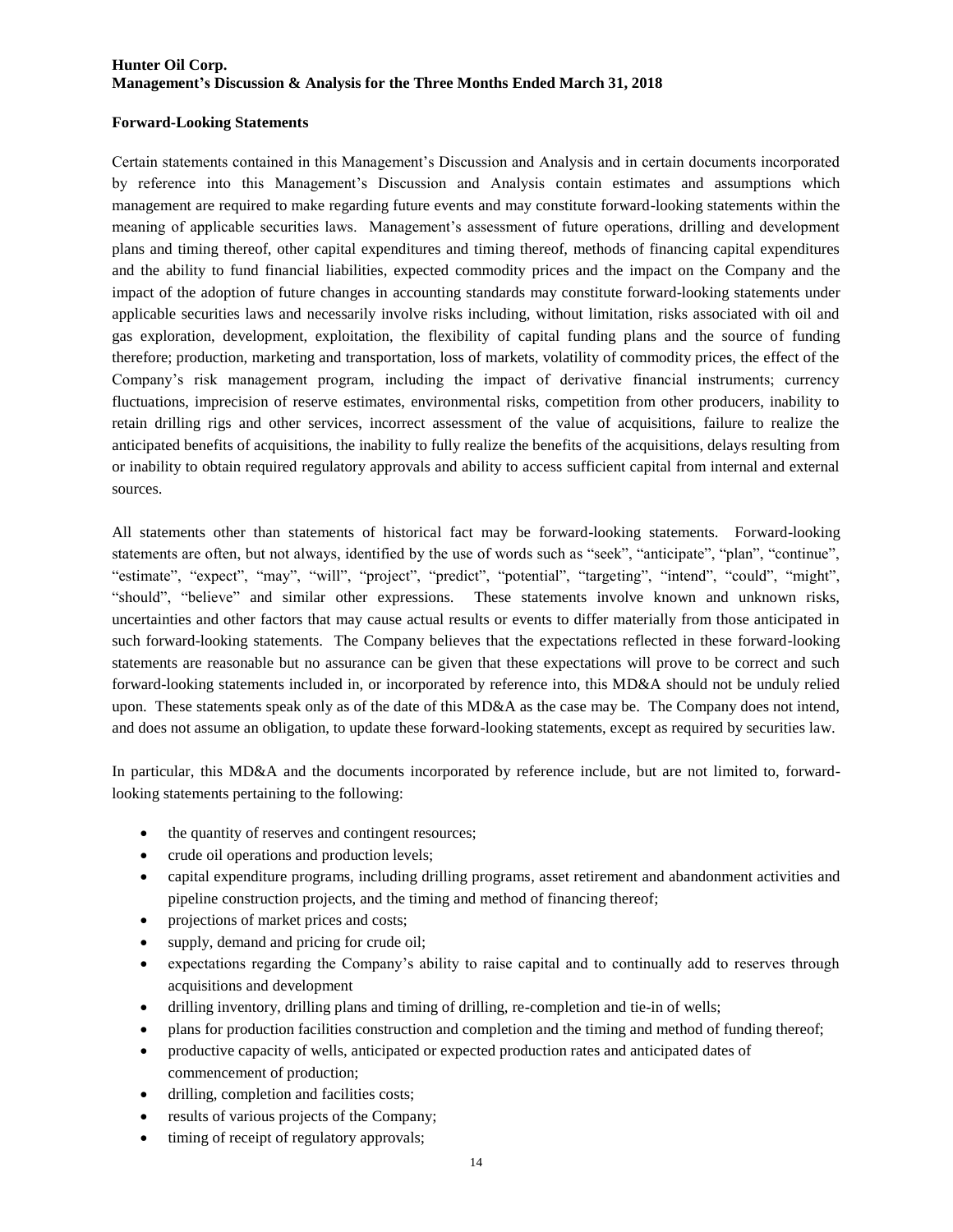- timing and effect of production increases and the related effect and timing on operating costs per BOE;
- ability to lower cost structure in certain projects of the Company;
- growth expectations within the Company;
- $\bullet$  timing of development of undeveloped reserves;
- the tax horizon and tax related implications of the Company;
- supply and demand for oil;
- the performance and characteristics of the Company's oil and natural gas properties;
- the Company's acquisition strategy, the criteria to be considered in connection therewith and the benefits to be derived therefrom;
- the impact of federal and state governmental regulation on the Company, either directly or relative to other oil and gas issuers of similar size;
- realization of the anticipated benefits of acquisitions and dispositions;
- weighting of production between different commodities;
- expected levels of royalty rates, production and workover costs, office field expenses, general and administrative costs, costs of services and other costs and expenses
- benefits or costs related to settlement of financial instruments; and
- treatment under government regulation and taxation, including hydrocarbon taxation regimes

This forward-looking information is based on a number of assumptions and factors, including, but not limited to, the following:

- assumptions set out herein and in the Company's most recently filed Form 51-101F1 oil and gas report;
- stability in the credit markets and continued willingness of lenders to lend capital to issuers such as the Company;
- continuing availability of funds for capital expenditures through internally generated cash and/or equity raises and debt raises;
- stability of political and fiscal regimes in the countries in which the Company operates;
- ability of the Company to hold mineral leases and projects in which it has interests and to find suitable industry partners to assume or share capital expenditure requirements necessary to keep various of the Company's projects in good standing, if and as needed;
- stable future costs;
- availability of equipment and personnel when required for operations;
- future strong demand for oil;
- that the Company will not experience unforeseen delays, unexpected geological, environmental or other natural occurrences, equipment failures, permitting delays or delays in procurement of required equipment or personnel;
- that the Company will not experience labor or contract disputes;
- that the Company's financial condition and development plans and those of its co-venturers will not substantially change;
- the assumptions underlying reserve estimates;
- that indications of early results are reasonably accurate predictors of the prospectiveness of the hydrocarbon bearing strata;
- that environmental and other regulations affecting the Company will not substantially change and that required regulatory approvals will be available when required;
- that expected production from future wells can be achieved as modeled and that declines will match the modeling;
- that rates of return as modeled can be achieved;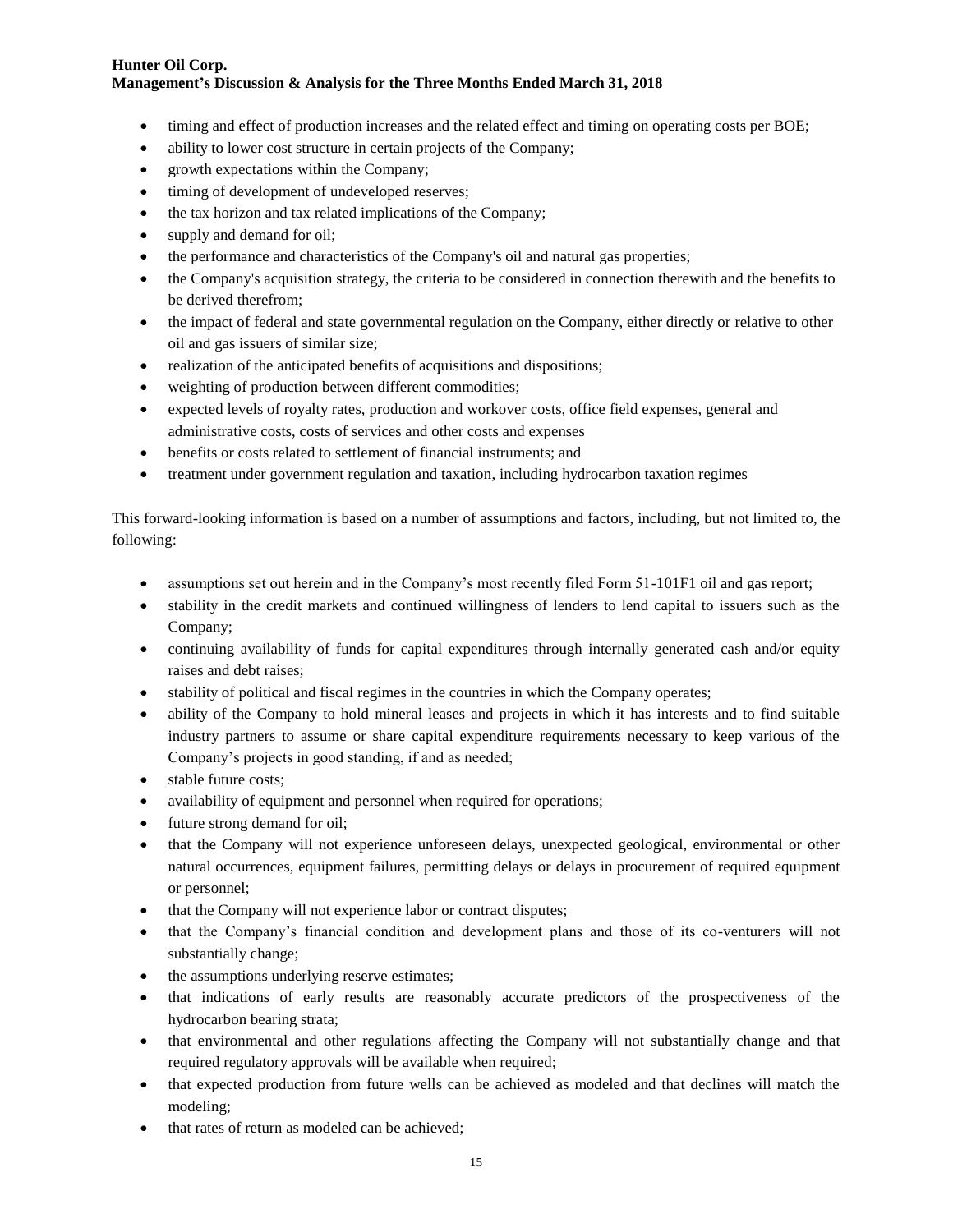- that reserve recoveries are consistent with management's expectations;
- that additional wells are actually drilled and completed;
- expectations and assumptions regarding future growth, results of operations, production, future capital and other expenditures (including the amounts, nature and sources of funding thereof);
- plans for, and results of, drilling activities; and
- assumptions regarding business prospects and opportunities.

Although the Company believes that the expectations reflected in the forward-looking statements are reasonable, there can be no assurance that such expectations will prove to be correct. The Company cannot guarantee future results, levels of activity, performance or achievements. Moreover, neither the Company nor any other person assumes responsibility for the outcome of the forward-looking statements. Many of the risks and other factors are beyond the Company's control, which could cause actual results to differ materially from those anticipated in these forward-looking statements as a result of risk factors as set forth, but not limited to, those below and elsewhere in this MD&A:

- volatility in market prices for oil;
- liabilities and risks inherent in oil operations;
- uncertainties associated with estimating reserves;
- competition for capital, acquisitions of reserves, undeveloped lands and skilled personnel;
- incorrect assessments of the value of acquisitions;
- incorrect assessments of the recoverability of asset costs and investments;
- geological, technical, drilling and processing problems; and
- governmental, regulatory and taxation regimes.